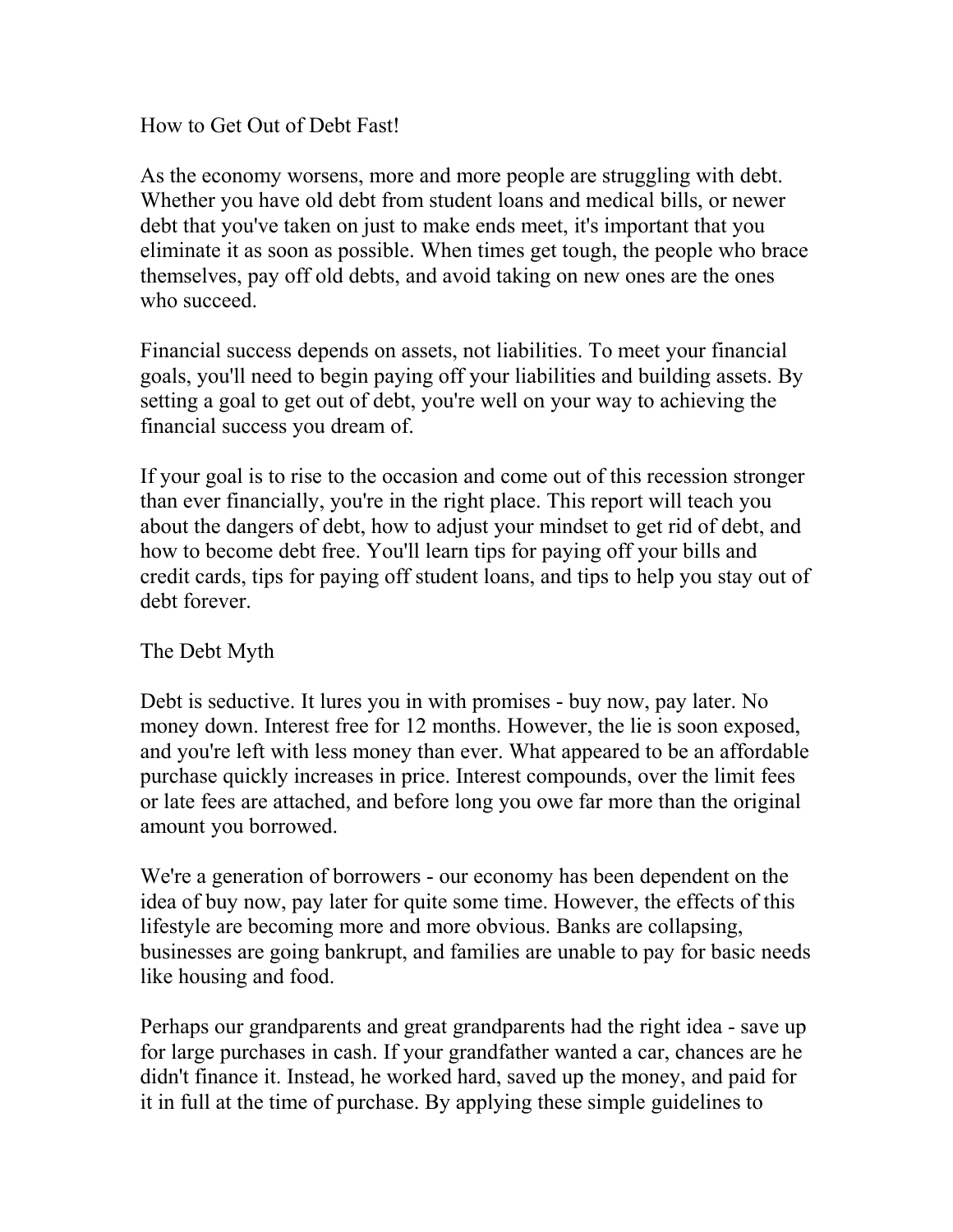major purchases, you can avoid the debt trap and end up only paying for the purchase itself - avoiding finance charges, late charges, bank fees, and over the limit fees.

Problems in Going into Debt

Many people who take on debt don't think about what will happen if they're unable to repay it. Before you sign on the dotted line, take into account what will happen if you're injured or ill, or if you lose your job. If you don't have enough income coming in, it can be difficult to keep up with your debt obligations. And when you can't, creditors quickly turn ugly. Gone are the smiling faces and the offers to give you special deals - in their place are service charges, over the limit fees, overdraft charges, and collection calls. When it comes to credit, things can get very bad, very fast.

Credit card fees are one big problem with going into debt. If your balance goes over the limit, or if you're even one day late with your payment, fees are quickly tacked on to your balance. Often, these fees can be as much or more than your minimum payment each month, making it extremely difficult to ever get ahead. After all, if the payments you can afford barely cover the fees the bank is charging you each month, you'll never make any head way towards paying off the principle of the loan. Your credit card company not only knows this, it's counting on it.

Another major issue with going into debt is interest. Many credit cards compound interest daily, so the longer you hold the debt, the more money you owe. Another common tactic is to suck you in with a low interest rate possibly even 0% - which goes up the first time you're late or over the limit. This means that while you signed on for a low introductory rate, you may quickly find yourself paying 18-25% interest on your purchases. Be sure to check the fine print before you sign on the dotted line for a credit card account - you may be unpleasantly surprised at what you learn.

If your debt goes into collections, other problems quickly develop. First, your credit score is affected, which can impact future purchases. For example, negative marks on your credit report may make it difficult to purchase a house or car in the future. That's nothing, however, compared to the emotional toll that collections calls can take. If your debt is sold to a collections agency, be prepared to be called multiple times per day until it is paid off. Each creditor will call 5-8 times every day - often from an unlisted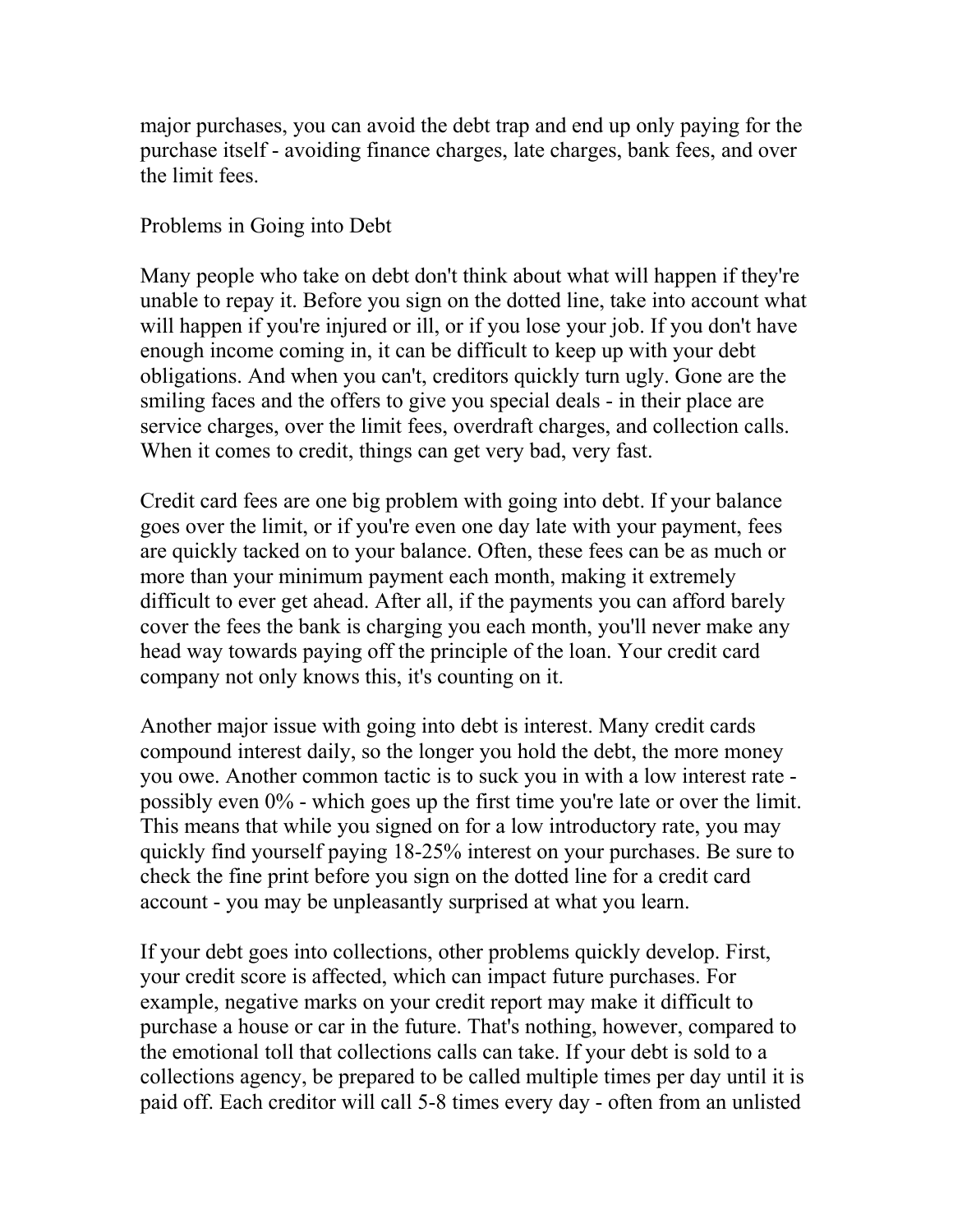number. These calls can be annoying, demoralizing, and downright harassing. If at all possible, pay off your debts before they go to collections. If this is impossible due to limited funds, learn your rights. Don't be afraid to hang up on rude callers or ask that they not call you at work. Learn what they can and cannot do, and be sure to be firm with the collectors about what you can afford to pay.

Unfortunately, if you're reading this report, you're probably already experiencing some of the above problems. If you're tired of paying bank fees, dealing with harassing calls, and struggling to make ends meet, you're in luck. This report will teach you how to get out of debt - and stay out of debt for good!

# Getting Rid of Debt: Mindset is Key

When you have quite a bit of debt, it's easy to get overwhelmed. If your debt has gone to collections or you have overdue payments, you may be receiving multiple phone calls per day from people demanding money. You may find that you don't have the money to do things with your friend when you'd like, or to buy the things you want. If you have a severe income problem, you may even have trouble affording basic necessities. No wonder you're overwhelmed!

However, mindset is the key to breaking debt's stronghold on your life. If you don't believe you CAN get out of debt, there's no reason to work to do so. Motivation is extremely important - set a goal of being out of debt by a certain date, and begin to work towards that goal with everything you have. Before you know it, you'll start to see some improvement in your situation.

## Meet Your Basic Needs First

Take some time and sit down with your finances. Develop a bare bones budget, based on what you need to survive. These figures should include things like your rent or mortgage, basic utility bills, food, gasoline, and a car payment if you have one. Do not include extra items like cell phone packages, cable TV, or other expensive luxuries - this budget is made up of the essentials that you need for survival. If you're lucky, you'll have enough to meet all your needs, with some extra money left over. If you don't have enough to meet your basic needs, it's time to find some ways to increase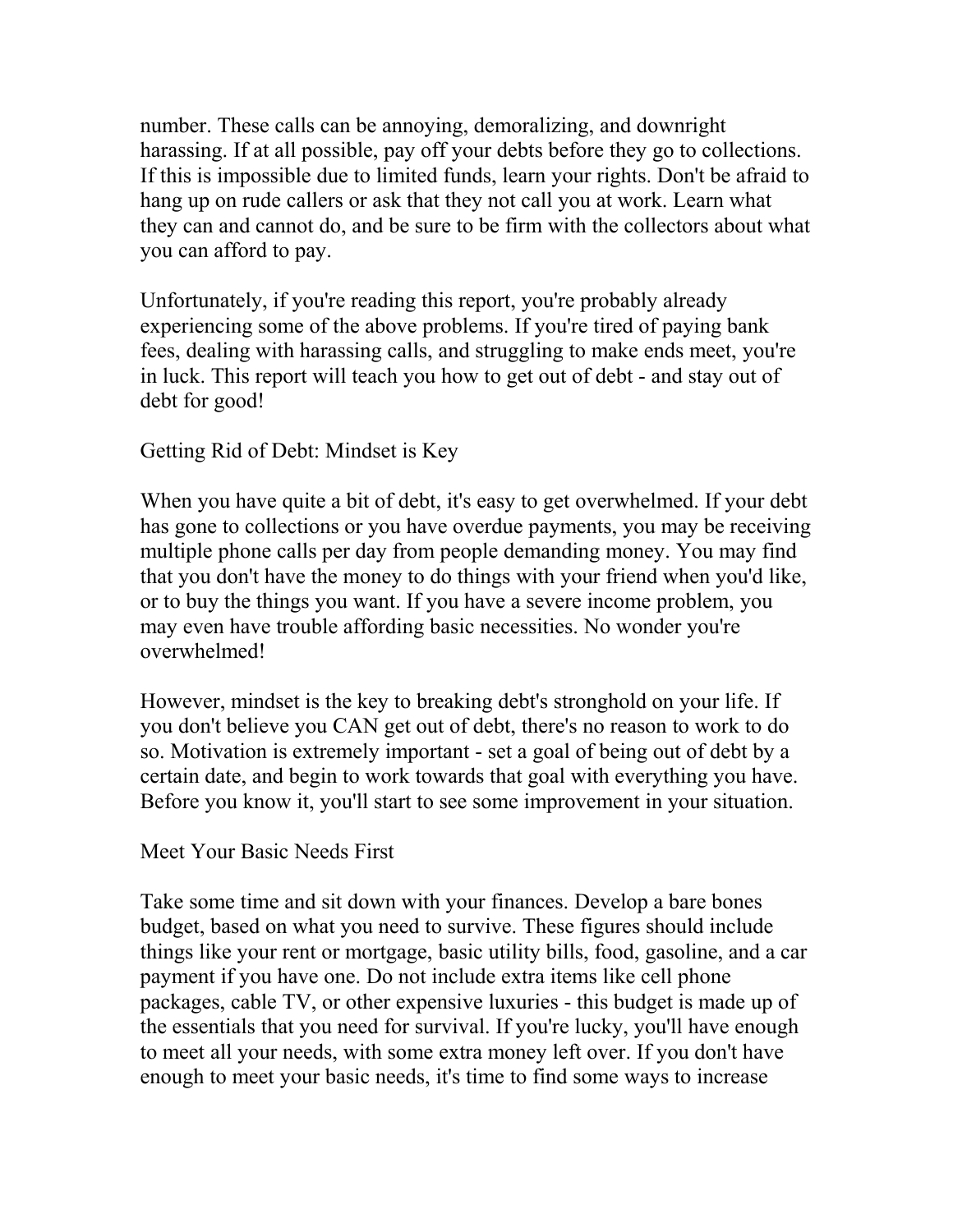your income. We'll cover some ideas for doing this in an Appendix to this book - for now, just note that you need to increase what you're earning.

If you have enough to pay all your bills, with a bit left over, you're better off than a lot of people. While it may not seem like it, you're actually quite rich, and it's important to keep this in mind. If you budget your money carefully, you can meet your needs and begin climbing out of debt, slowly but surely. The key is to keep an attitude of abundance - to spend time being grateful for what you have. Take a few minutes each day to write down three things you're thankful for in your financial life - simple things like having the money to pay the electricity bill or to buy your kid's a special cereal at the grocery store. When you're drowning in debt, it's easy to forget to be thankful for the small things. This gratitude journal will help you remember your blessings and help you to keep the right mindset.

### Set Some Goals

Goal setting is another key to a debt-free mindset. Spend some time looking over your bills and expenses, and set a few goals to work towards. These can be things like getting current on your utility bills, beginning a savings plan, or taking action to achieve one of the steps in the plan I'll be presenting to get out of debt. Set a clear, concise goal that you can work towards, and then add a date you plan to reach it by. The date provides a sense of urgency, and is an extremely important part of the goal setting process.

Once you've set a date, mark it on your calendar! Then, working backwards, set a few smaller goals leading up to your large goal. These short term goals will help you stay focused as you work, helping you to keep your eye on the prize. You might even add a small (inexpensive) reward for achieving each small goal, with a bigger reward for achieving the larger goal. Doing so will help make getting out of debt fun, and allow you to focus on just how much you're achieving.

## The Role of Discipline

Discipline, as you may have gathered, is extremely important in this process. While you're chipping away at your debt, you'll need to stay motivated and maintain the discipline you'll need to spend your money on the right things. It helps to keep your focus, imagining how good it will feel to be rid of the stress of debt forever. A disciplined individual is far more likely to get out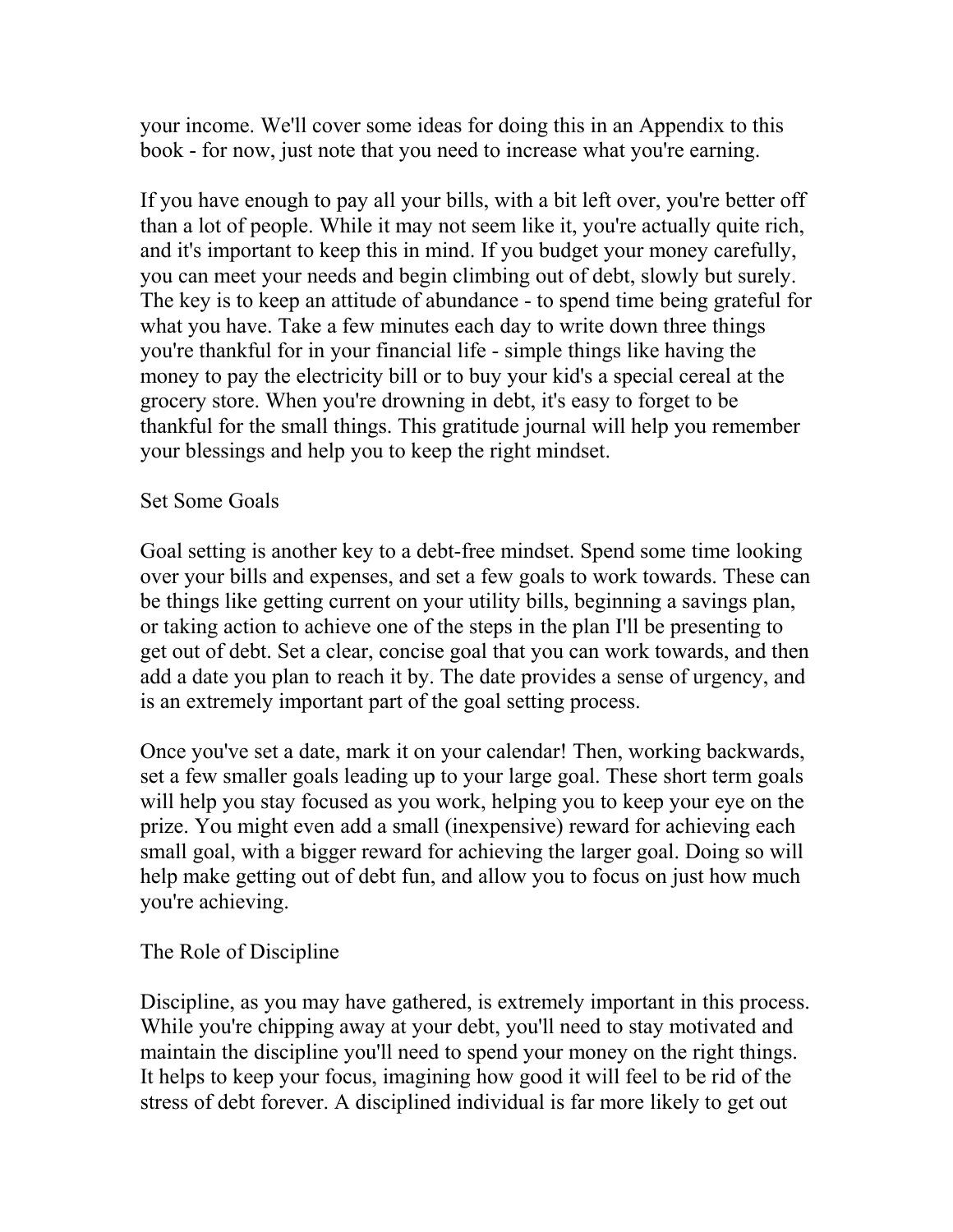debt, because they are willing to work hard and to make the necessary sacrifices to do so. Without discipline, money is spent willy-nilly, and you end the month with no idea where your money has gone. If you are disciplined, however, you'll be able to make payments in full, put money towards debt, and begin to watch your balances decrease each month - a motivating experience! Motivation and discipline really do go hand in hand as you work to pay off your debt.

Getting Rid of Debt- A Step by Step Plan

If you're going to get out of debt, it's absolutely essential that you have a plan. Without careful planning, it's difficult to make any sort of productive effort to pay off your debt. By making a plan, sticking to the plan, and carrying it out to completion, you're sure to make a sizable dent in the debt you're currently carrying.

Step One: Assess the Situation

The first step to getting out of debt is to figure out where you currently stand. This means you'll need to sit down and take stock of your current situation. This step can be one of the most difficult ones to take, but it is also the most important. After all, if you don't know where you are, it's hard to get to where you're going!

Gather up your bills, your bank account information, any credit card or loan statements, your checkbook, and any other financial paperwork. If you haven't been opening your mail because of the stress, simply gather the unopened envelopes and sort them by date.

Next, open any unopened mail. Find the most current bill for each account you're carrying.

Make a list of everyone you owe money to, including all the above debts, utility bills, loans from friends and family, etc. You may want to group them into categories - one section for credit cards, one section for medical bills, etc.

When you're finished making this list, you'll have a decent idea of the total amount you owe.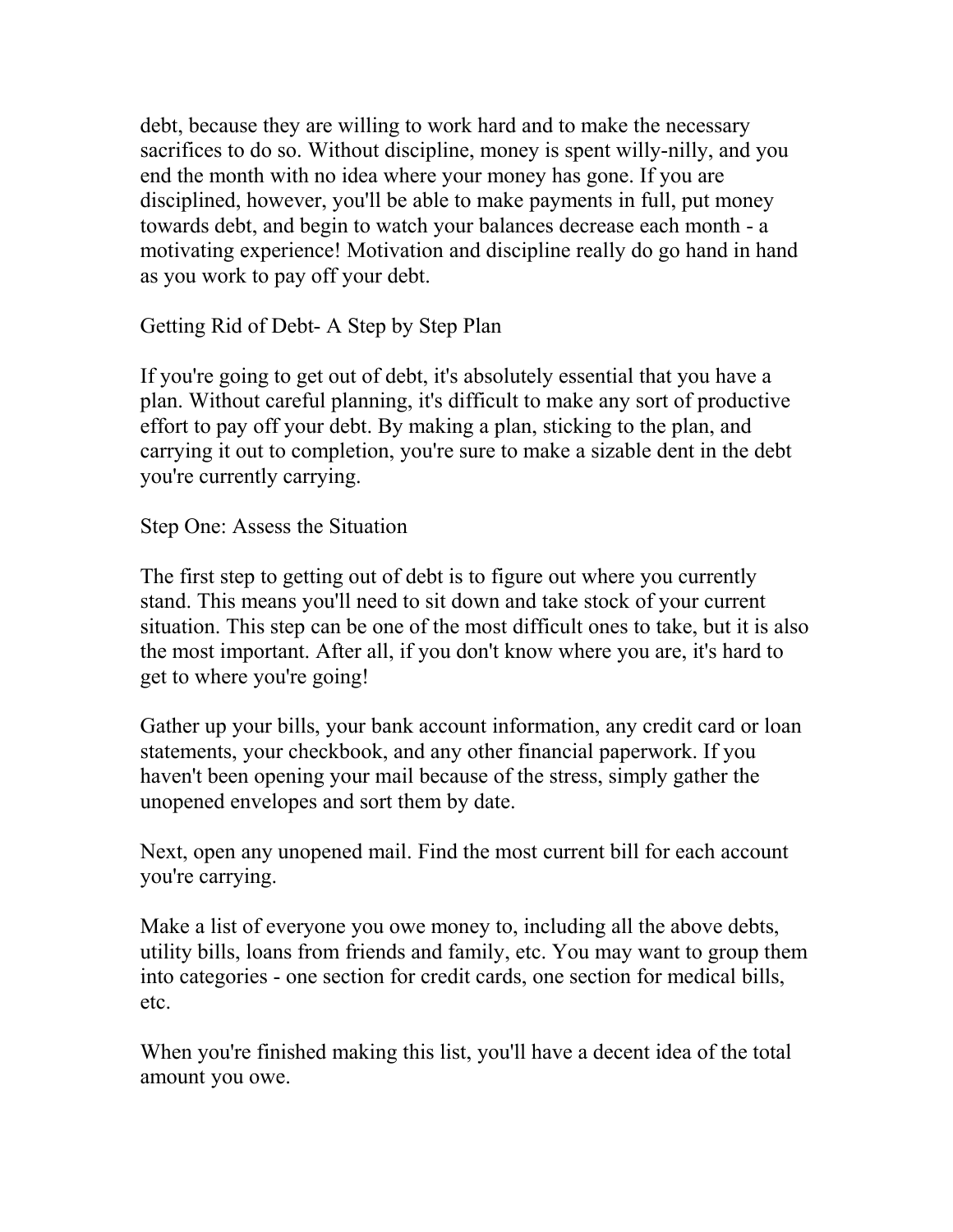Step Two: Play Catch Up

Take a look at your list of debts, and figure out which items are absolutely essential. These will be the same items you listed in your bare -bones budget earlier in this book. Are these bills current, or do you owe back balances? Are your utilities, mortgage, and car payments caught up, or are you in danger of losing your shelter or transportation?

If anything is in danger of being shut off, call and negotiate. Explain to the company that you've fallen on hard times, and give them the amount of a payment that you CAN make. These companies are often willing to work with you to help you set up a payment plan to get current.

Remember that "extra" money you had when you budgeted before? The money you've been spending on non essentials? This is the money that you'll be putting towards getting those debts current. If you didn't have any money left over after budgeting for basics, you'll need to use one of the ideas in the Appendix to generate some extra income - this will help you get caught up with your current bills.

Step Three: Save, Save, Save

While it may seem counterproductive to save money when you still have bills over your head, it actually makes quite a bit of sense. After all, where did the majority of your debt come from? Chances are, it built up slowly as you paid for unexpected expenses - car repairs, medical bills, travel. By setting aside a small amount in savings, you can reduce your need to rely on credit.

Your goal for this step is to save \$500 in your savings account, and \$150 in your checking account. The savings money is for a rainy day - money that you don't touch unless you have an urgent, unexpected expense.

The money in your checking account is invisible protection. Put it in your account, then delete the number from your balance. When living paycheck to paycheck, it's incredibly easy to overdraw your bank account. This money is for you to keep in your account as invisible protection from overdraft fees if you get down to the wire and have budgeted every cent you have, you won't have to worry about bouncing a check or paying an expensive fee.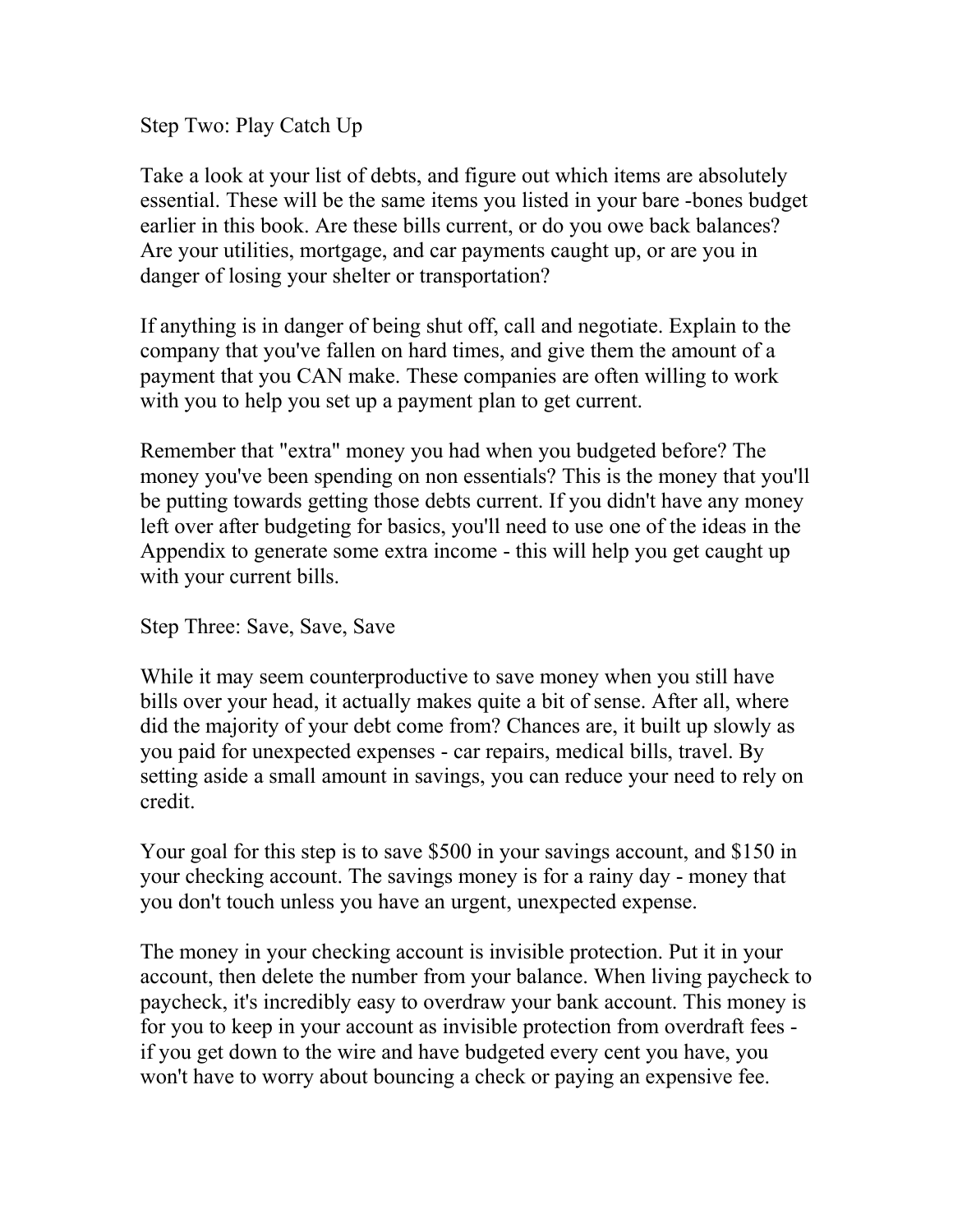Step Four: Start Paying Down Debt

Congratulations - you've made it to step four, and are officially ready to start making a dent in your debts. Let's go back to that list you made in Step One.

If you have any debts in collections, you'll want to set your sights on them first. While the damage has already been done to your credit report, there's no need to continue being harassed every day. Pick one creditor to work with, and start sending them any extra money you have each month, while continuing to make the minimum payments on your other debts. Once they're paid off, put the money you were paying THEM together with your extra money and apply it to the next debt that's in collections. You'll be using this process for all your debts, starting with the ones that are overdue.

After you've worked through any debts in collections, or if you have no debts in collections, begin paying off credit cards and loans in a similar fashion. Start with the debt with the highest interest rates, and work through them one at a time. As you pay off each debt, you'll notice that your payment amount gets larger and larger, allowing you to pick up speed quickly.

When you've eliminated consumer debt, you can begin paying extra on your mortgage or car payment, slowly reducing the amount you owe on these large debts. However, at this point, the majority of your stressful debt should have been eliminated.

Through this process, it's extremely important to reward yourself as you meet each small goal. This can be as simple as a special dessert with dinner or as elaborate as a meal out - your primary goal is to maintain your motivation. Pick something you really enjoy, and use this time to reward yourself for a job well done. You deserve it!

Managing Your Bills Without Incurring New Debt

One of the most important parts of paying off debt is setting up a budget. A budget allows you to keep control of your finances - to ensure that you aren't spending more each month than you're earning. Learning to live below your means - to spend less than you earn - is a crucial part of freedom from debt.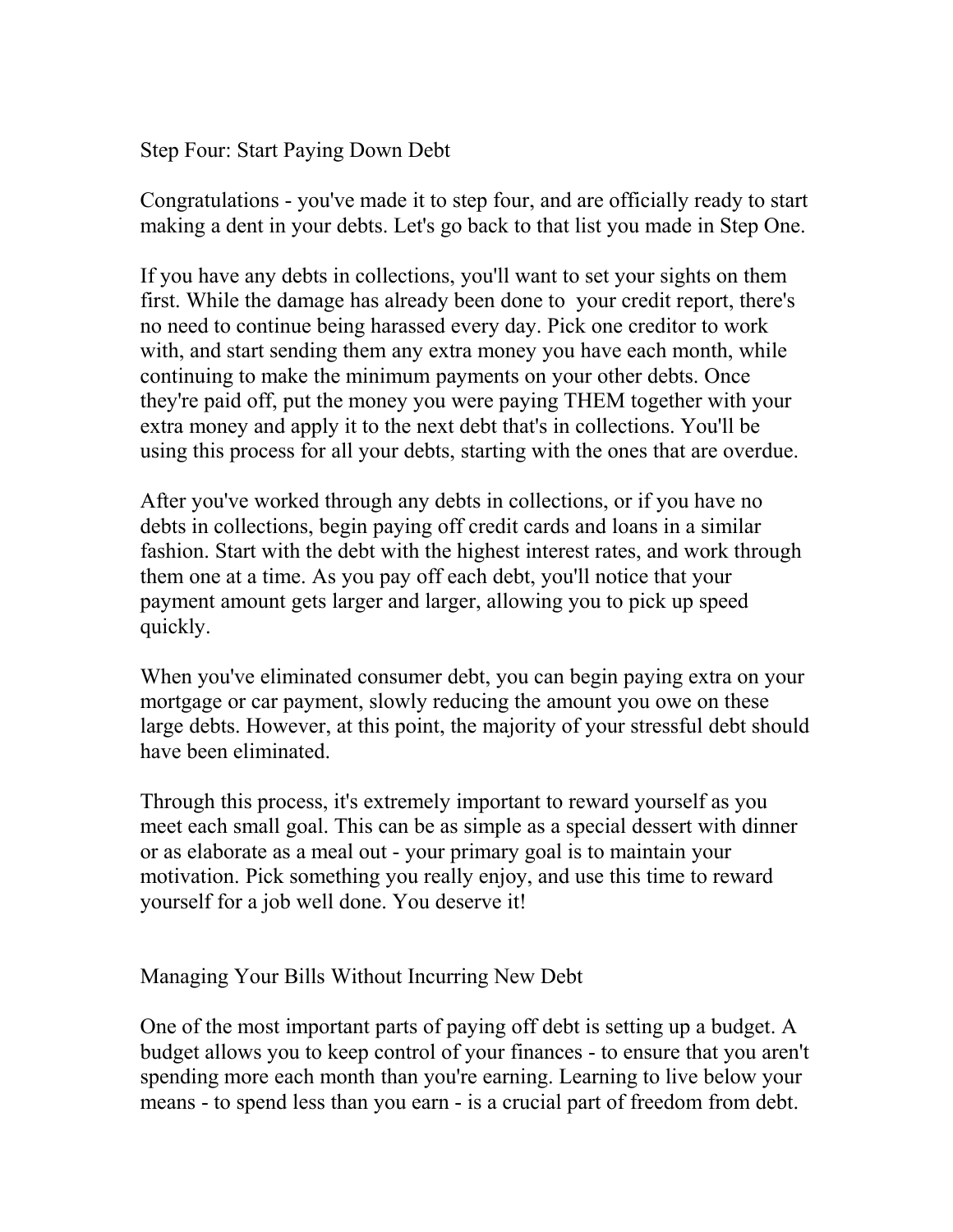While you're trying to pay off debt, you may have to cut some expenses. Sit down with a month's worth of purchases and deposits, and spend some time figuring out where your money is going. Are you spending money on things you could make at home? Are you spending more money that you have on services that you can't afford? Are there ways you could spend less money or do things cheaper? Can you reduce the amount you're spending on subscription services or utilities? Each of these cost reductions may seem small, but they may all add up to quite a bit of money saved each month.

To design your budget, you first have to track your spending and income. Spend a month writing down every penny that comes in and every penny that goes out. At the end of the month, break your spending log up by category. This will allow you to develop a starting point for your budget, an opportunity to know what you're currently spending. You might start with categories like food, gasoline, utilities, mortgage/rent, etc.

Once you know what you're spending in various areas, you can begin to cut costs. Set specific amounts for each category each month. Set aside money for paying off debt, as well. If necessary, pull out cash for each category and keep it in envelopes - when the cash is gone, stop spending money in that category.

A crucial part of avoiding taking on new debt is to start living within your means. This may be difficult at first, but is absolutely essential to your success. If you really want to be free of debt, you'll cut your expenses and start living on less money than you bring in. This will allow you to start putting money in savings, paying off debt, and living the way that you'd like.

#### Paying Off Bad Debt

Bad debt is, put simply, old debt that you owe. This may be debt you'd lost track of, debts that have gone to collections, old bank accounts, etc. If you want to improve your credit score, or make a large purchase like a house or a car, it's essential that you clean up your report and get rid of these debts.

First, get a copy of your credit report. Using your report, you should be able to list all of your old debt. List these debts in order from smallest to largest.